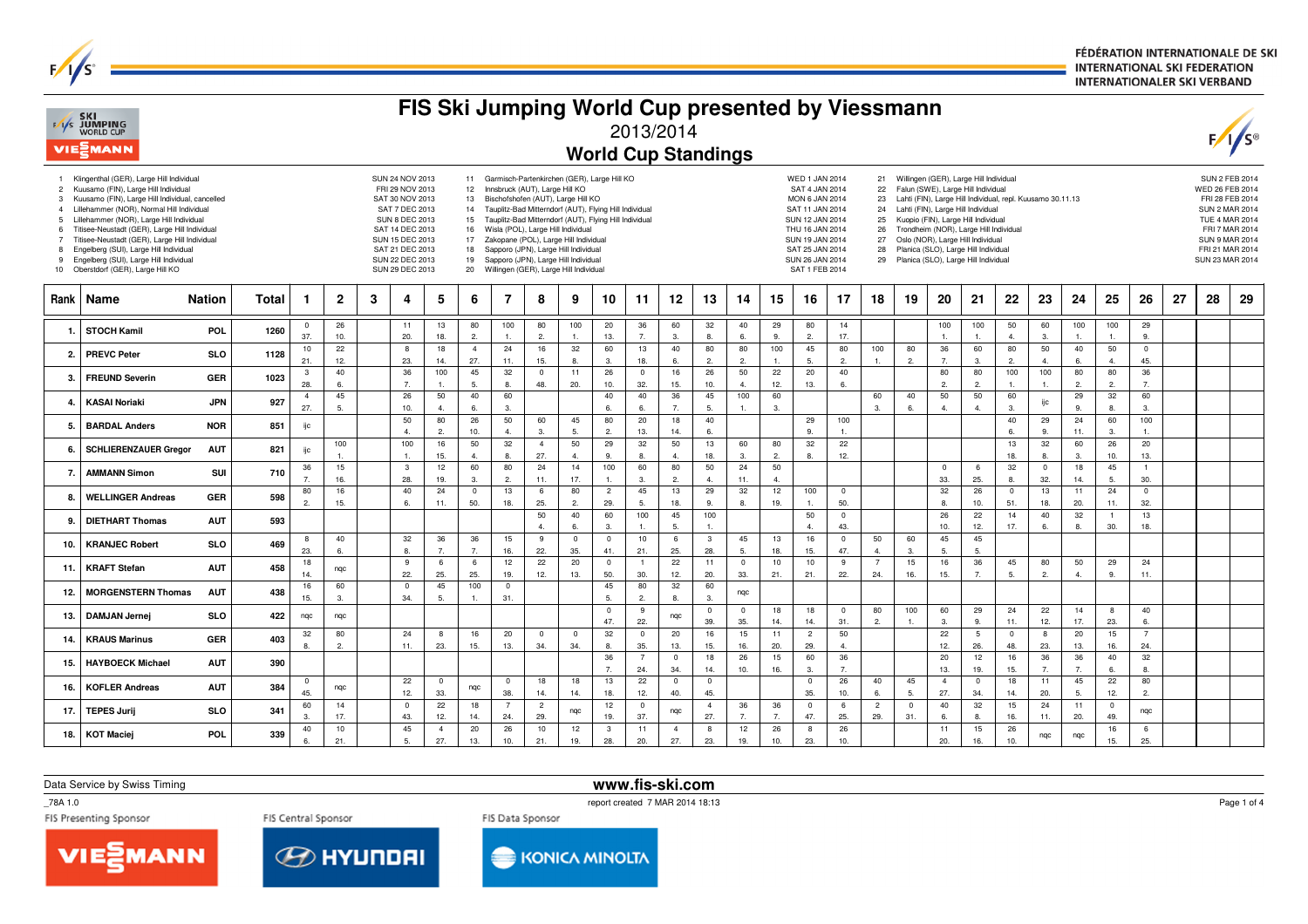## **FIS Ski Jumping World Cup presented by Viessmann**



## 2013/2014

**World Cup Standings**

| Rank | Name                         | <b>Nation</b> | Total | $\mathbf{1}$          | $\overline{2}$        | 3 | 4                              | 5                              | 6                              | 7                              | 8                     | 9                     | 10                             | 11                             | 12                     | 13                     | 14                             | 15                     | 16                    | 17                    | 18                    | 19                   | 20                             | 21                    | 22                     | 23                    | 24                             | 25                             | 26                     | 27 | 28 | 29 |
|------|------------------------------|---------------|-------|-----------------------|-----------------------|---|--------------------------------|--------------------------------|--------------------------------|--------------------------------|-----------------------|-----------------------|--------------------------------|--------------------------------|------------------------|------------------------|--------------------------------|------------------------|-----------------------|-----------------------|-----------------------|----------------------|--------------------------------|-----------------------|------------------------|-----------------------|--------------------------------|--------------------------------|------------------------|----|----|----|
| 19.  | <b>ITO Daiki</b>             | <b>JPN</b>    | 335   | $\overline{0}$<br>40. | 24<br>11.             |   | 20<br>13.                      | 60<br>3.                       | 32<br>8.                       | 36<br>$\overline{7}$           |                       |                       | 15<br>16.                      | $\overline{\mathbf{3}}$<br>28. | $\overline{0}$<br>43.  | $5\phantom{.0}$<br>26. |                                |                        |                       |                       | 45<br>5.              | 26<br>10.            | 29<br>9.                       | 40<br>6.              |                        |                       |                                |                                |                        |    |    |    |
| 20.  | <b>TAKEUCHI Taku</b>         | <b>JPN</b>    | 333   | 50<br>$\overline{4}$  | 29<br>9               |   | 80<br>2.                       | 32<br>8.                       | 24<br>11.                      | 40<br>6.                       |                       |                       | 22<br>12.                      | 15<br>16.                      | $\overline{0}$<br>35.  | ijс                    |                                |                        |                       |                       | 10<br>21.             | 18<br>14.            |                                |                       | $\mathbf 0$<br>43.     | $\overline{1}$<br>30. | 8<br>23.                       | $\overline{c}$<br>29.          | $\overline{2}$<br>29.  |    |    |    |
| 21.  | <b>KOIVURANTA Anssi</b>      | <b>FIN</b>    | 324   |                       | $\pmb{0}$<br>38.      |   |                                |                                |                                |                                |                       |                       | $\overline{\mathbf{0}}$<br>38. | 26<br>10.                      | 100<br>$\overline{1}$  | 12<br>19.              |                                |                        | 26<br>10.             | 29<br>9.              |                       |                      | 14<br>17.                      | $\overline{0}$<br>50. | $\overline{0}$<br>32.  | 45<br>5.              | 26<br>10.                      | 20<br>13.                      | 26<br>10.              |    |    |    |
| 22.  | ZIOBRO Jan                   | POL           | 312   | 29<br>9.              | $\overline{0}$<br>37. |   | $\overline{\mathbf{0}}$<br>44. | $\overline{0}$<br>44.          | $\overline{0}$<br>44.          | $\mathbf 0$<br>48.             | 100<br>$\mathbf{1}$   | 60<br>3.              | 14<br>17.                      | $\overline{\mathbf{0}}$<br>33. | $\overline{7}$<br>24.  | $\overline{7}$<br>24.  | 14<br>17.                      | $\overline{1}$<br>30.  | 40<br>6.              | 10<br>21.             |                       |                      | 10<br>21.                      | $\overline{0}$<br>38. | 10<br>21.              | nqc                   | $\overline{\mathbf{0}}$<br>38. | nqc                            | 10<br>21.              |    |    |    |
| 22.  | <b>ZYLA Piotr</b>            | POL           | 312   | 45<br>5.              | 8<br>23.              |   | 5<br>26.                       | 40<br>6.                       | 22<br>12.                      | 16<br>15.                      | 40<br>6.              | 24<br>11.             | $\overline{7}$<br>24.          | nqc                            |                        | 10<br>21.              | 16<br>15.                      | $\overline{7}$<br>24.  | 22<br>12.             | 12<br>19.             |                       |                      | 9<br>22.                       | $\mathbf 0$<br>32.    | $\mathbf{0}$<br>37.    | nqc                   | nqc                            | $\overline{7}$<br>24.          | 22<br>12.              |    |    |    |
| 24.  | <b>MATURA Jan</b>            | CZE           | 307   | $\mathbf 0$<br>32.    | $\overline{0}$<br>33. |   | nqc                            | nqc                            | $\mathbf 0$<br>33.             | 5<br>26.                       | $\mathbf 0$<br>37.    | 9<br>22.              | $\overline{0}$<br>39.          | 24<br>11.                      | 9<br>22.               | 22<br>12.              | 20<br>13.                      | 40<br>6.               | 26<br>10.             | 11<br>20.             | 32<br>8.              | 36<br>$\overline{7}$ | 13<br>18.                      | 24<br>11.             | $\mathbf{0}$<br>33.    | $\mathbf{0}$<br>31.   | $\overline{7}$<br>24.          | 13<br>18.                      | 16<br>15.              |    |    |    |
| 25.  | <b>FREITAG Richard</b>       | GER           | 285   |                       |                       |   | 60<br>3.                       | 15<br>16.                      | 29<br>9.                       | 24<br>11.                      |                       |                       | $\overline{\mathbf{0}}$<br>33. | 29<br>9.                       | 24<br>11.              | $\overline{c}$<br>29.  | nqc                            |                        | 12<br>19.             | 60<br>3.              |                       |                      | 15<br>16.                      | 10<br>21.             | $\mathbf 0$<br>40.     | $\mathbf{0}$<br>34.   | $\overline{0}$<br>32.          | 5<br>26.                       | $\mathbf{0}$<br>35.    |    |    |    |
| 26.  | <b>FANNEMEL Anders</b>       | <b>NOR</b>    | 282   | $\overline{2}$<br>29. | nqc                   |   | nqc                            | 14<br>17.                      | $\overline{\mathbf{0}}$<br>31. | $\mathbf 0$<br>41.             | 26<br>10.             | 36<br>7.              | nqc                            | 50<br>$\overline{4}$           | $\overline{0}$<br>36.  | 36<br>7.               | 11<br>20.                      | 45<br>5.               | 5<br>26.              | $\mathbf{3}$<br>28.   |                       |                      |                                |                       | 40<br>6.               | 14<br>17.             | $\overline{0}$<br>35.          | $\overline{0}$<br>33.          | $\mathbf{0}$<br>36.    |    |    |    |
| 27.  | <b>NEUMAYER Michael</b>      | GER           | 281   | -1<br>30.             | 12<br>19.             |   | 14<br>17.                      | - 6<br>25.                     | 15<br>16.                      | 20<br>13.                      | $\mathbf{0}$<br>32.   | 8<br>23.              | 24<br>11.                      | 12<br>19.                      | $\overline{2}$<br>29.  | 14<br>17.              | $\overline{\mathbf{3}}$<br>28. | 8<br>23.               | 6<br>25.              | nqc                   | 32<br>8.              | 50<br>4.             | 18<br>14.                      | $\overline{2}$<br>29. | $\overline{4}$<br>27.  | $\overline{7}$<br>24. | 12<br>19.                      | 11<br>20.                      | $\mathbf{0}$<br>41.    |    |    |    |
| 28.  | <b>LOITZL Wolfgang</b>       | <b>AUT</b>    | 216   | 13<br>18.             | $\pmb{0}$<br>31.      |   | 6<br>25.                       | $\overline{0}$<br>39.          | 13<br>18.                      | 6<br>25.                       | 32<br>8.              | 29<br>9.              | 9<br>22.                       | 6<br>25.                       | $\overline{0}$<br>50.  | 20<br>13.              | 20<br>13.                      | 24<br>11.              | $\overline{1}$<br>30. | 15<br>16.             | $\mathbf{0}$<br>37.   | 9<br>22.             |                                |                       | nqc                    | $\overline{0}$<br>39. | 13<br>18.                      | $\overline{0}$<br>32.          |                        |    |    |    |
| 29.  | <b>JANDA Jakub</b>           | CZE           | 200   | 22<br>12.             | $\overline{0}$<br>44. |   | $\overline{\mathbf{0}}$<br>35. | 10<br>21.                      | $\mathbf 0$<br>48.             | $\overline{c}$<br>29.          | 45<br>5.              | 16<br>15.             | nqc                            | $\mathbf 0$<br>38.             | nqc                    | 30.                    | $\mathbf 0$<br>39.             | 14<br>17.              | $\mathbf 0$<br>48.    | 18<br>14.             |                       |                      | $\overline{\mathbf{0}}$<br>31. | 16<br>15.             | $\mathbf 0$<br>31.     | 20<br>13.             | $\overline{\mathbf{0}}$<br>34. | 36<br>7.                       | $\mathbf 0$<br>40.     |    |    |    |
| 30.  | <b>VELTA Rune</b>            | <b>NOR</b>    | 189   | nqc                   | 50<br>$\overline{4}$  |   | 29<br>9.                       | $\overline{0}$<br>38.          | $\mathbf{3}$<br>28.            | $\mathbf 0$<br>33.             | $\overline{0}$<br>31. | nqc                   | nqc                            | 8<br>23.                       | $\mathbf 0$<br>31.     | $\overline{0}$<br>36.  | $5\phantom{.0}$<br>26.         | 20<br>13.              | 36<br>$\overline{7}$  | 9<br>22.              |                       |                      |                                |                       | $\mathbf 0$<br>36.     | 16<br>15.             | 6<br>25.                       | $\overline{4}$<br>27.          | $\mathbf{3}$<br>28.    |    |    |    |
| 31   | <b>AHONEN Janne</b>          | <b>FIN</b>    | 176   | 15<br>16.             | $\pmb{0}$<br>31.      |   | 20<br>13.                      | 29<br>9.                       | 10<br>21.                      | 45<br>5.                       | 8<br>23.              | $\overline{c}$<br>29. | 6<br>25.                       | 18<br>14.                      | 8<br>23.               | $\overline{0}$<br>38.  |                                |                        |                       |                       |                       |                      | $\overline{1}$<br>30.          | 11<br>20.             | $\mathbf 0$<br>34.     | $\mathbf{3}$<br>28.   | $\overline{\mathbf{0}}$<br>36. |                                |                        |    |    |    |
| 32.  | <b>DESCHWANDEN Gregor</b>    | SUI           | 172   | 26<br>10.             | $\overline{0}$<br>35. |   | $\overline{0}$<br>31.          | $^{\circ}$<br>40.              | 5<br>26.                       | 10<br>21.                      | 13<br>18.             | $\overline{4}$<br>27. | $\overline{0}$<br>35.          | $\overline{\mathbf{0}}$<br>34. | 12<br>19.              | $\overline{0}$<br>32.  | $\overline{c}$<br>29.          | $5\phantom{.0}$<br>26. |                       |                       | $\mathbf 0$<br>43.    | 14<br>17.            | $\mathbf 0$<br>32.             | 14<br>17.             | 12<br>19.              | 26<br>10.             | $\overline{0}$<br>40.          | 18<br>14.                      | 11<br>20.              |    |    |    |
| 33.  | <b>WANK Andreas</b>          | GER           | 171   | $\mathbf{0}$<br>31.   | $\mathbf 0$<br>42.    |   | 12<br>19.                      | 8<br>23.                       | 8<br>23.                       | 11<br>20.                      | 20<br>13.             | 26<br>10.             | 16<br>15.                      | 16<br>15.                      | $\overline{0}$<br>33.  | $\overline{0}$<br>49.  | 6<br>25.                       | $\overline{0}$<br>31.  | $\overline{4}$<br>27. | $\mathbf{0}$<br>37.   |                       |                      | 8<br>23.                       | 8<br>23.              | 9<br>22.               | 5<br>26.              | 9<br>22.                       | $\mathbf{0}$<br>40.            | $5\phantom{.0}$<br>26. |    |    |    |
| 34   | <b>BIEGUN Krzysztof</b>      | POL           | 144   | 100                   | 13<br>18.             |   | $\overline{\mathbf{0}}$<br>32. | $\overline{\mathbf{0}}$<br>36. |                                |                                |                       |                       | $\overline{4}$<br>27.          | $\overline{\mathbf{0}}$<br>31. | nqc                    |                        |                                |                        | 11<br>20.             | 16<br>15.             |                       |                      |                                |                       |                        |                       |                                |                                |                        |    |    |    |
| 35.  | <b>MURANKA Klemens</b>       | POL           | 132   |                       |                       |   |                                |                                | $\overline{7}$<br>24.          | $\mathbf 0$<br>39.             | 36<br>7.              | $\overline{7}$<br>24. | 18<br>14.                      | 14<br>17.                      | 11<br>20.              | $\overline{0}$<br>37.  | ijc                            | $\overline{4}$<br>27.  | 13<br>18.             | 20<br>13.             |                       |                      |                                |                       | $\overline{c}$<br>29.  | nqc                   | nqc                            | $\overline{0}$<br>31.          | $\mathbf{0}$<br>39.    |    |    |    |
| 35.  | <b>NAGLIC Tomaz</b>          | <b>SLO</b>    | 132   | nqc                   | $\overline{0}$<br>36. |   | $\overline{0}$<br>41.          | $\overline{0}$<br>37.          | $\mathbf 0$<br>42.             | $\mathbf 0$<br>45.             | 5<br>26.              | 5<br>26.              | $\mathbf 0$<br>45.             | $\mathbf 0$<br>44.             | 14<br>17.              | nqc                    | $\overline{1}$<br>30.          | $\overline{0}$<br>40.  | $\mathbf 0$<br>39.    | 32<br>8.              | 22<br>12.             | 13<br>18.            | $\mathbf 0$<br>35.             | 18<br>14.             | 22<br>12.              | $\mathbf 0$<br>45.    | nqc                            | nqc                            | $\mathbf{0}$<br>37.    |    |    |    |
| -37  | SHIMIZU Reruhi               | <b>JPN</b>    | 131   | 5<br>26.              | $\overline{c}$<br>29. |   | $\overline{1}$<br>30.          | $\overline{0}$<br>35.          | $\overline{0}$<br>39.          | 9<br>22.                       |                       |                       |                                |                                |                        |                        |                                |                        |                       |                       | 16<br>15.             | 24<br>11.            | $7\overline{ }$<br>24.         | $\overline{0}$<br>41. | nqc                    | 9<br>22.              | $\overline{4}$<br>27.          | 9<br>22.                       | 45<br>5.               |    |    |    |
| 38.  | <b>VASSILIEV Dimitry</b>     | <b>RUS</b>    | 115   | 13<br>18.             | 32<br>8               |   | nqc                            | 26<br>10.                      | 11<br>20.                      | $\mathbf{1}$<br>30.            |                       |                       | nqc                            | nqc                            |                        | nqc                    |                                |                        |                       |                       |                       |                      | nqc                            | $\mathbf 0$<br>49.    | 8<br>23.               | 15<br>16.             | nqc                            | $\overline{\mathbf{0}}$<br>41. | 9<br>22.               |    |    |    |
| 39.  | <b>DEZMAN Nejc</b>           | <b>SLO</b>    | 109   |                       |                       |   |                                |                                |                                |                                |                       |                       |                                |                                |                        |                        | nqc                            | nqc                    |                       |                       | 36<br>$\overline{7}$  | 29<br>9.             | $\overline{0}$<br>37.          | 20<br>13.             | $\overline{0}$<br>39.  | $\mathbf 0$<br>33.    | 24<br>11.                      | $\mathbf 0$<br>44.             | $\mathbf 0$<br>33.     |    |    |    |
| 40.  | <b>HAJEK Antonin</b>         | CZE           | 108   | nqc                   | ngc                   |   | nqc                            | nqc                            | $\overline{1}$<br>30.          | $\overline{\mathbf{3}}$<br>28. | $^{\circ}$<br>33.     | $\overline{0}$<br>38. | $\overline{0}$<br>44.          | $^{\circ}$<br>40.              | $5\phantom{.0}$<br>26. | nqc                    | 10<br>21.                      | 9<br>22.               | nqc                   | -7<br>24.             | $\overline{4}$<br>27. | 6<br>25.             | $\mathbf 0$<br>50.             | nqc                   | $5\phantom{.0}$<br>26. | 18<br>14.             | 16<br>15.                      | 6<br>25.                       | 18<br>14.              |    |    |    |
| 41.  | <b>GEIGER Karl</b>           | GER           | 106   | -6<br>25.             | 18<br>14.             |   | 16<br>15.                      | $\overline{\mathbf{0}}$<br>46. | $\overline{2}$<br>29.          | 8<br>23.                       | 3<br>28.              | $\overline{0}$<br>32. | nqc                            | $\overline{\mathbf{0}}$<br>47. | $\overline{0}$<br>32.  | $\overline{0}$<br>34.  |                                |                        |                       |                       | 20<br>13.             | 22<br>12.            |                                |                       | 11<br>20.              | nqc                   | $\overline{0}$<br>31.          | $\overline{\mathbf{0}}$<br>36. |                        |    |    |    |
| 42.  | <b>POPPINGER Manuel</b>      | <b>AUT</b>    | 99    |                       |                       |   |                                |                                |                                |                                |                       |                       |                                |                                | nqc                    | $\mathbf 0$<br>33.     | 22<br>12.                      | 32<br>8.               | -9<br>22.             | $\overline{4}$<br>27. | 8<br>23.              | 10<br>21.            | 6<br>25.                       | $\overline{0}$<br>33. |                        |                       |                                |                                | 8<br>23.               |    |    |    |
| 43.  | <b>INGVALDSEN Ole Marius</b> | <b>NOR</b>    | 96    | 20<br>13.             | nqc                   |   | 10<br>21.                      | 9<br>22.                       | $\overline{0}$<br>36.          | $\mathbf 0$<br>37.             | 29<br>9.              | $\mathbf{3}$<br>28.   | $\overline{\mathbf{0}}$<br>32. | nqc                            | nqc                    | $\mathbf 0$<br>47.     | $\mathbf 0$<br>36.             | $^{\circ}$<br>34.      |                       |                       | $\mathbf 0$<br>44.    | $\mathbf{0}$<br>37.  | 12<br>19.                      | 13<br>18.             | nqc                    | $\mathbf 0$<br>46.    | nqc                            | nqc                            | $\mathbf{0}$<br>44.    |    |    |    |
| 44.  | <b>EISENBICHLER Markus</b>   | GER           | 88    |                       |                       |   |                                |                                |                                |                                |                       |                       | nqc                            | $\mathbf 0$<br>45.             |                        |                        |                                |                        |                       |                       | 32<br>8.              | 32<br>8.             | 24<br>11.                      | $\mathbf 0$<br>35.    |                        |                       |                                |                                | nqc                    |    |    |    |

Data Service by Swiss Timing

**www.fis-ski.com**

\_78A 1.0

report created 7 MAR 2014 18:13





**KONICA MINOLTA** 

Page 2 of 4

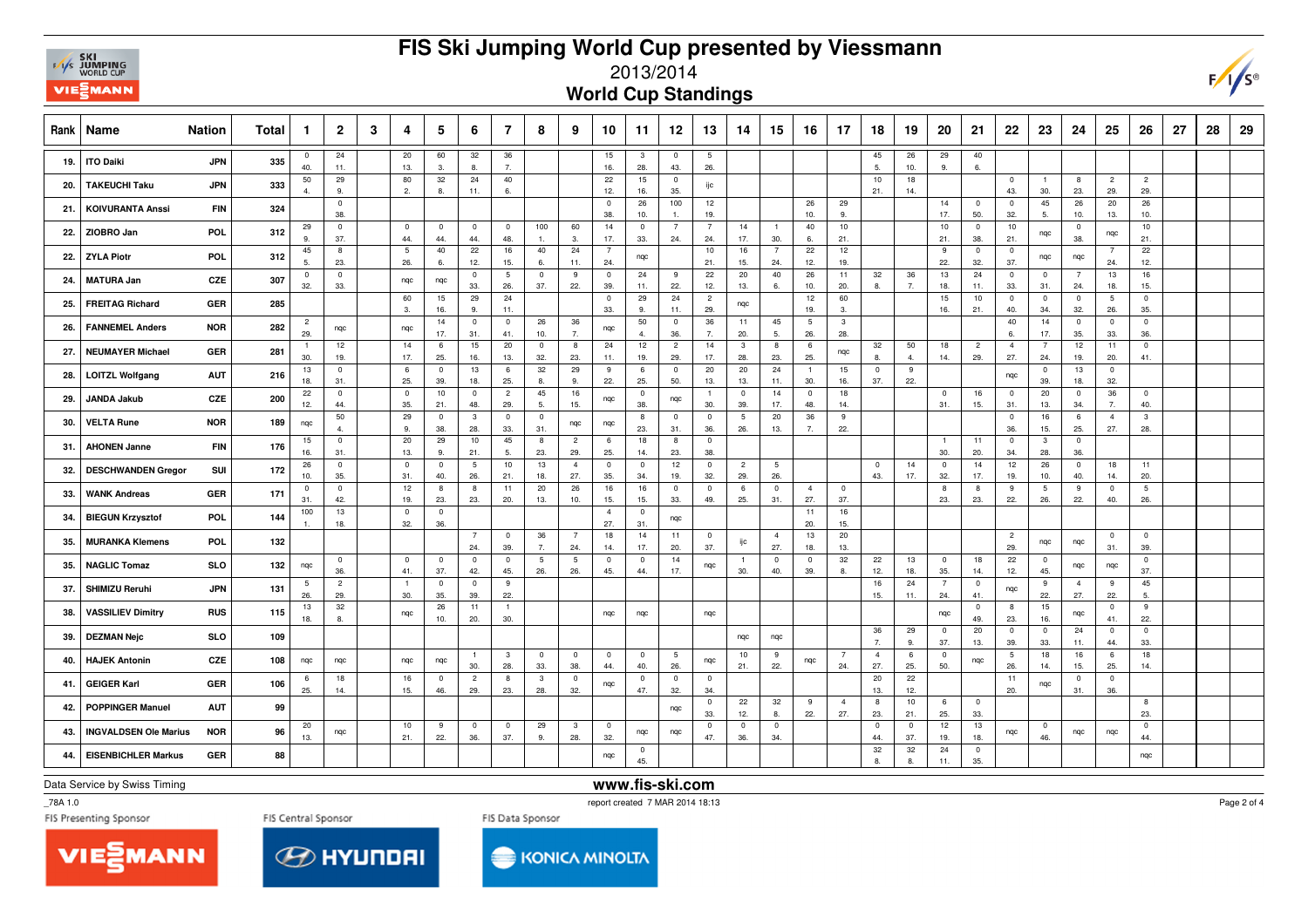

## **FIS Ski Jumping World Cup presented by Viessmann**



## 2013/2014

**World Cup Standings**

| Rank | <b>Nation</b><br>Name           | <b>Total</b>     | $\mathbf{1}$          | $\overline{2}$        | 3 | 4                              | 5                     | 6                     | $\overline{7}$        | 8                              | 9                              | 10                    | 11                    | 12                    | 13                    | 14                             | 15                             | 16                     | 17                     | 18                  | 19                     | 20                     | 21                             | 22                    | 23                    | 24                             | 25                             | 26                    | 27 | 28 | 29 |
|------|---------------------------------|------------------|-----------------------|-----------------------|---|--------------------------------|-----------------------|-----------------------|-----------------------|--------------------------------|--------------------------------|-----------------------|-----------------------|-----------------------|-----------------------|--------------------------------|--------------------------------|------------------------|------------------------|---------------------|------------------------|------------------------|--------------------------------|-----------------------|-----------------------|--------------------------------|--------------------------------|-----------------------|----|----|----|
| 45.  | <b>KUBACKI Dawid</b>            | POL.<br>87       | 9<br>22.              | $\overline{1}$<br>30. |   | ngc                            | $\overline{0}$<br>31. | 14<br>17.             | $\mathbf 0$<br>42.    | 14<br>17.                      | 14<br>17.                      |                       |                       | $\overline{0}$<br>47. | $\overline{0}$<br>35. | ngc                            | $\mathbf{0}$<br>33.            | $\mathbf{3}$<br>28.    | $\overline{0}$<br>38.  |                     |                        | $\overline{0}$<br>34.  | 9<br>22.                       | $\overline{7}$<br>24. | 11<br>20.             | $5\phantom{.0}$<br>26.         | $\overline{0}$<br>35.          | $\mathbf{0}$<br>31.   |    |    |    |
| 46.  | <b>HVALA Jaka</b>               | <b>SLO</b><br>84 | $\pmb{0}$<br>47.      | $\overline{4}$<br>27. |   | $\overline{2}$<br>29.          | $\overline{0}$<br>32. | 12<br>19.             | $\mathbf 0$<br>34.    | 11<br>20.                      | 22<br>12.                      | $\overline{0}$<br>31. | $\overline{2}$<br>29. | $\mathbf{3}$<br>28.   | 9<br>22.              | $\overline{7}$<br>24.          | 6<br>25.                       | $\mathbf 0$<br>50.     | $\mathbf{1}$<br>30.    |                     |                        | $\mathbf 0$<br>39.     | $\pmb{0}$<br>37.               | nqc                   | $\overline{0}$<br>44. | nqc                            | $\mathbf 0$<br>42.             | $\overline{5}$<br>26. |    |    |    |
| 47.  | <b>JACOBSEN Anders</b>          | <b>NOR</b><br>82 |                       |                       |   | nqc                            | 30.                   | $\mathbf 0$<br>34.    | 14<br>17.             |                                |                                | $\overline{1}$<br>30. | 5<br>26.              | 15<br>16.             | 24<br>11.             |                                |                                | $\mathbf 0$<br>32.     | $\overline{2}$<br>29.  |                     |                        |                        |                                | 20<br>13.             | $\overline{0}$<br>37. | $\overline{0}$<br>42.          | nqc                            |                       |    |    |    |
| 48.  | <b>FETTNER Manuel</b>           | <b>AUT</b><br>81 | 24<br>11.             | 6<br>25.              |   | nqc                            | $\mathbf{3}$<br>28.   | $\mathbf 0$<br>37.    | $\mathbf 0$<br>32.    |                                |                                |                       |                       | $10$<br>21.           | $\mathbf 0$<br>31.    |                                |                                |                        |                        | 18<br>14.           | 11<br>20.              | $\overline{0}$<br>42.  | $\overline{7}$<br>24.          | $\mathbf 0$<br>50.    | $\overline{2}$<br>29. | $\overline{\mathbf{0}}$<br>36. | $\overline{0}$<br>46.          | $\mathbf 0$<br>47.    |    |    |    |
| 49.  | <b>WATASE Yuta</b>              | 78<br><b>JPN</b> | 14<br>17.             | $\overline{0}$<br>34. |   | $\overline{7}$<br>24.          | $\overline{2}$<br>29. | $\mathbf 0$<br>49.    | $\overline{0}$<br>35. |                                |                                | $\overline{0}$<br>34. | $\overline{0}$<br>41. | $\mathbf 0$<br>40.    | nqc                   | 8<br>23.                       | nqc                            |                        |                        | 14<br>17.           | 20<br>13.              | $\mathbf{3}$<br>28.    | $\mathbf{3}$<br>28.            | $\blacksquare$<br>30. | 6<br>25.              | $\overline{\mathbf{0}}$<br>33. | $\overline{0}$<br>47.          | $\mathbf 0$<br>43.    |    |    |    |
| 50.  | <b>ASIKAINEN Lauri</b>          | <b>FIN</b><br>72 | $\overline{0}$<br>34. | $\mathbf 0$<br>40.    |   |                                |                       | $\pmb{0}$<br>34.      | $\mathbf 0$<br>47.    | nqc                            | $\overline{\mathbf{0}}$<br>36. |                       |                       |                       |                       | nqc                            | nqc                            | nqc                    | $\pmb{0}$<br>41.       |                     |                        |                        |                                | 29<br>9.              | nqc                   | 15<br>16.                      | 14<br>17.                      | 14<br>17.             |    |    |    |
| 51.  | <b>KOUDELKA Roman</b>           | CZE<br>68        |                       |                       |   |                                |                       |                       |                       |                                |                                |                       | nqc                   |                       |                       |                                |                                | $\mathbf 0$<br>33.     | $\mathbf{0}$<br>34.    |                     |                        | $\mathbf 0$<br>36.     | $\overline{\mathbf{0}}$<br>31. | 6<br>25.              | $\overline{0}$<br>35. | $\overline{0}$<br>44.          | 12<br>19.                      | 50<br>4.              |    |    |    |
| 52.  | <b>MAKSIMOCHKIN Mikhail</b>     | 65<br><b>RUS</b> | $\overline{0}$<br>46. |                       |   |                                |                       |                       |                       |                                |                                |                       | ngc                   | nqc                   |                       |                                |                                | $\mathbf{0}$<br>49.    | 45<br>5.               | 12<br>19.           | 8<br>23.               |                        |                                |                       |                       |                                |                                |                       |    |    |    |
| 53.  | <b>BOYD-CLOWES Mackenzie</b>    | 62<br>CAN        |                       | nqc                   |   | ngc                            | $\mathbf 0$<br>47.    | $\pmb{0}$<br>37.      | $\mathbf 0$<br>36.    | $\overline{7}$<br>24.          | 6<br>25.                       | 5<br>26.              | nqc                   | $\mathbf 0$<br>36.    | nqc                   | 29<br>9.                       | $\mathbf 0$<br>36.             | 15<br>16.              | $\mathbf 0$<br>44.     |                     |                        |                        |                                | nqc                   | nqc                   | $\overline{\mathbf{0}}$<br>41. | $\mathbf 0$<br>36.             | $\mathbf 0$<br>37.    |    |    |    |
| 54.  | <b>MAEAETTAE Jarkko</b>         | <b>FIN</b><br>61 |                       | 5<br>26.              |   |                                |                       |                       |                       |                                |                                | 8<br>23.              | $\overline{0}$<br>36. | 29<br>9.              | 15<br>16.             | $\overline{4}$<br>27.          | $\overline{0}$<br>35.          |                        |                        |                     |                        |                        |                                |                       | nqc                   |                                |                                |                       |    |    |    |
| 55.  | <b>HILDE Tom</b>                | <b>NOR</b><br>53 | $\overline{0}$<br>33. |                       |   | 15<br>16.                      | nqc                   |                       |                       | 12<br>19.                      | $\overline{1}$<br>30           | 10<br>21.             | ngc                   | ngc                   | $\overline{0}$<br>40. |                                |                                | ngc                    | $\mathbf{0}$<br>33.    |                     |                        |                        |                                |                       |                       |                                |                                | 15<br>16.             |    |    |    |
| 55.  | <b>HLAVA Lukas</b>              | CZE<br>53        | nqc                   | nqc                   |   | nqc                            | $\overline{0}$<br>49. | $\mathbf{0}$<br>45.   | $^{\circ}$<br>46.     | $\overline{0}$<br>43.          | $\overline{\mathbf{0}}$<br>43. | 11<br>20.             | $\overline{0}$<br>42. | $^{\circ}$<br>49.     | 6<br>25.              | 9<br>22.                       | $\overline{c}$<br>29.          | $\mathbf{0}$<br>31.    | $\pmb{0}$<br>46.       | 15<br>16.           | 8<br>23.               |                        |                                | $\overline{0}$<br>46. | nqc                   | $\overline{c}$<br>29.          | $\overline{\mathbf{0}}$<br>43. | nqc                   |    |    |    |
| 57.  | <b>KORNILOV Denis</b>           | <b>RUS</b><br>49 | $\overline{7}$<br>24. | nqc                   |   | $\overline{\mathbf{0}}$<br>45. | nqc                   | nqc                   | 0<br>50.              | $\overline{0}$<br>35.          | 16<br>15.                      | $\overline{0}$<br>46. | $\overline{0}$<br>39. | 26<br>10.             | $\mathbf 0$<br>42.    |                                |                                |                        |                        |                     |                        | $\mathbf 0$<br>44.     | $\overline{0}$<br>42.          | nqc                   | $\overline{0}$<br>41. | $\overline{0}$<br>39.          | $\overline{0}$<br>48.          | nqc                   |    |    |    |
| 58.  | <b>LAMY CHAPPUIS Ronan</b>      | 44<br><b>FRA</b> | $\overline{0}$<br>41. | $\mathbf 0$<br>49.    |   | $\overline{0}$<br>37.          | $\overline{0}$<br>48. | nqc                   | nqc                   | $\overline{0}$<br>49.          | $\overline{\mathbf{0}}$<br>40. | $^{\circ}$<br>40.     | $\overline{0}$<br>50. | $\overline{0}$<br>38. | $\mathbf 0$<br>44.    |                                |                                | $7\overline{ }$<br>24. | 13<br>18.              | 24<br>11.           | $\overline{0}$<br>40.  |                        |                                | $\overline{0}$<br>42. | nqc                   | nqc                            | $\mathbf 0$<br>45.             | nqc                   |    |    |    |
| 59.  | <b>JOHANSSON Robert</b>         | 43<br><b>NOR</b> |                       | 20<br>13.             |   | $\pmb{0}$<br>42.               | $\overline{0}$<br>50. | nqc                   | ngc                   | $\mathbf{0}$<br>41.            | $\pmb{0}$<br>46.               |                       |                       |                       |                       | $\overline{\mathbf{0}}$<br>34. | $\overline{0}$<br>39.          | $\mathbf{0}$<br>41.    | $\mathbf{0}$<br>35.    | 11<br>20.           | 12<br>19.              | $\overline{0}$<br>46.  | $\overline{0}$<br>35.          |                       |                       |                                |                                |                       |    |    |    |
| 60.  | <b>BRESADOLA Davide</b>         | 36<br><b>ITA</b> | $\overline{0}$<br>43. | $\overline{7}$<br>24. |   | $\overline{\mathbf{0}}$<br>48. | 20<br>13.             | $\overline{0}$<br>41. | nqc                   | $\overline{0}$<br>45.          | $\overline{\mathbf{0}}$<br>42. | ngc                   | nqc                   |                       |                       | nqc                            | $\mathbf 0$<br>32.             |                        | $5\phantom{.0}$<br>26. | $\mathbf{0}$<br>42. | $\overline{4}$<br>27.  |                        |                                |                       |                       |                                |                                |                       |    |    |    |
| 61.  | <b>MUOTKA Olli</b>              | 31<br><b>FIN</b> | nqc                   | 11<br>20.             |   | $\mathbf 0$<br>33.             | 11<br>20.             | 9<br>22.              | nqc                   | nqc                            | $\overline{\mathbf{0}}$<br>44. |                       |                       |                       | nqc                   | nqc                            | nqc                            | $\mathbf{0}$<br>45.    | nqc                    |                     |                        | $\overline{0}$<br>41.  | $\overline{0}$<br>39.          |                       | nqc                   |                                |                                |                       |    |    |    |
| 62.  | <b>TANDE Daniel-Andre</b>       | 30<br><b>NOR</b> |                       |                       |   | ngc                            | nqc                   |                       |                       |                                |                                |                       |                       |                       |                       | $\overline{\mathbf{0}}$<br>31. | 16<br>15.                      | 14<br>17.              | $\overline{0}$<br>48.  |                     |                        |                        |                                |                       |                       |                                |                                |                       |    |    |    |
| 63.  | <b>STJERNEN Andreas</b>         | 27<br><b>NOR</b> |                       | $\mathbf 0$<br>43.    |   | $\overline{0}$<br>46.          | $\mathbf 0$<br>42.    |                       |                       |                                |                                |                       |                       |                       |                       | $\overline{\mathbf{0}}$<br>37. | nqc                            |                        |                        | $\pmb{0}$<br>50.    | $\overline{0}$<br>43.  | $\overline{2}$<br>29.  | nqc                            | nqc                   | 12<br>19.             | $\overline{1}$<br>30.          | $\overline{0}$<br>38.          | 12<br>19.             |    |    |    |
| 64.  | <b>QUECK Danny</b>              | GER<br>25        |                       |                       |   |                                |                       |                       |                       |                                |                                | $\overline{0}$<br>37. | nqc                   |                       |                       |                                |                                |                        |                        | 9<br>22.            | 16<br>15.              |                        |                                |                       |                       |                                |                                |                       |    |    |    |
| 65.  | <b>DELLASEGA Roberto</b>        | <b>ITA</b><br>22 | $\overline{0}$<br>38. | nqc                   |   |                                |                       | $\mathbf 0$<br>40.    | $^{\circ}$<br>43.     | $\overline{0}$<br>36.          | 10<br>21.                      | ngc                   | ngc                   | $\overline{1}$<br>30. | $\mathbf 0$<br>43.    |                                |                                | $\mathbf 0$<br>36.     | nqc                    | 6<br>25.            | $5\phantom{.0}$<br>26. |                        |                                |                       |                       |                                |                                |                       |    |    |    |
| 66.  | <b>ROMASHOV Alexey</b>          | 21<br><b>RUS</b> |                       | 9<br>22.              |   | $\overline{4}$<br>27.          | nqc                   | $\pmb{0}$<br>47.      | $\mathbf 0$<br>40.    | nqc                            | ijc                            | ngc                   |                       | nqc                   | nqc                   | nqc                            | nqc                            |                        |                        |                     |                        | $5\phantom{.0}$<br>26. | $\overline{0}$<br>40.          | $\overline{0}$<br>43. | $\overline{0}$<br>43. | nqc                            | $\mathbf{3}$<br>28.            | $\pmb{0}$<br>49.      |    |    |    |
| 67.  | <b>DESCOMBES SEVOIE Vincent</b> | <b>FRA</b><br>18 | $\overline{0}$<br>34. | nqc                   |   | 14<br>17.                      | $\overline{0}$<br>45. | nqc                   | $\overline{4}$<br>27. | $\overline{0}$<br>39.          | $\overline{\mathbf{0}}$<br>39. | nqc                   | nqc                   | nqc                   | nqc                   | nqc                            | nqc                            | $\mathbf 0$<br>38.     | nqc                    | nqc                 | $\overline{0}$<br>47.  |                        |                                |                       |                       |                                | nqc                            | $\mathbf 0$<br>34.    |    |    |    |
| 68.  | <b>LARINTO Ville</b>            | 17<br><b>FIN</b> |                       |                       |   |                                |                       |                       |                       |                                |                                |                       |                       |                       |                       |                                |                                | nqc                    |                        | $\pmb{0}$<br>32.    | $\mathbf 0$<br>60.     |                        |                                |                       | $\overline{4}$<br>27. | $\overline{\mathbf{3}}$<br>28. | 10<br>21.                      | $\mathbf 0$<br>48.    |    |    |    |
| 69.  | <b>KOCH Martin</b>              | 16<br><b>AUT</b> |                       |                       |   |                                |                       |                       |                       | $\overline{\mathbf{0}}$<br>40. | $\mathbf 0$<br>49.             |                       |                       |                       |                       | 13<br>18.                      | $\overline{\mathbf{3}}$<br>28. |                        |                        | $\mathbf{0}$<br>38. | $\mathbf 0$<br>39.     |                        |                                |                       |                       |                                |                                |                       |    |    |    |
| 70.  | <b>JUSTIN Rok</b>               | <b>SLO</b><br>15 |                       |                       |   | $\overline{0}$<br>38.          | $\overline{0}$<br>41. | $\mathbf{0}$<br>32.   | $\overline{0}$<br>44. | 15<br>16.                      | $\overline{\mathbf{0}}$<br>33. | $\overline{0}$<br>42. | $\overline{0}$<br>49. | $\overline{0}$<br>42. | nqc                   |                                |                                | $\mathbf{0}$<br>43.    | $\mathbf 0$<br>36.     |                     |                        |                        |                                |                       |                       |                                |                                |                       |    |    |    |

Data Service by Swiss Timing

**www.fis-ski.com**

\_78A 1.0

report created 7 MAR 2014 18:13





**KONICA MINOLTA** 

Page 3 of 4